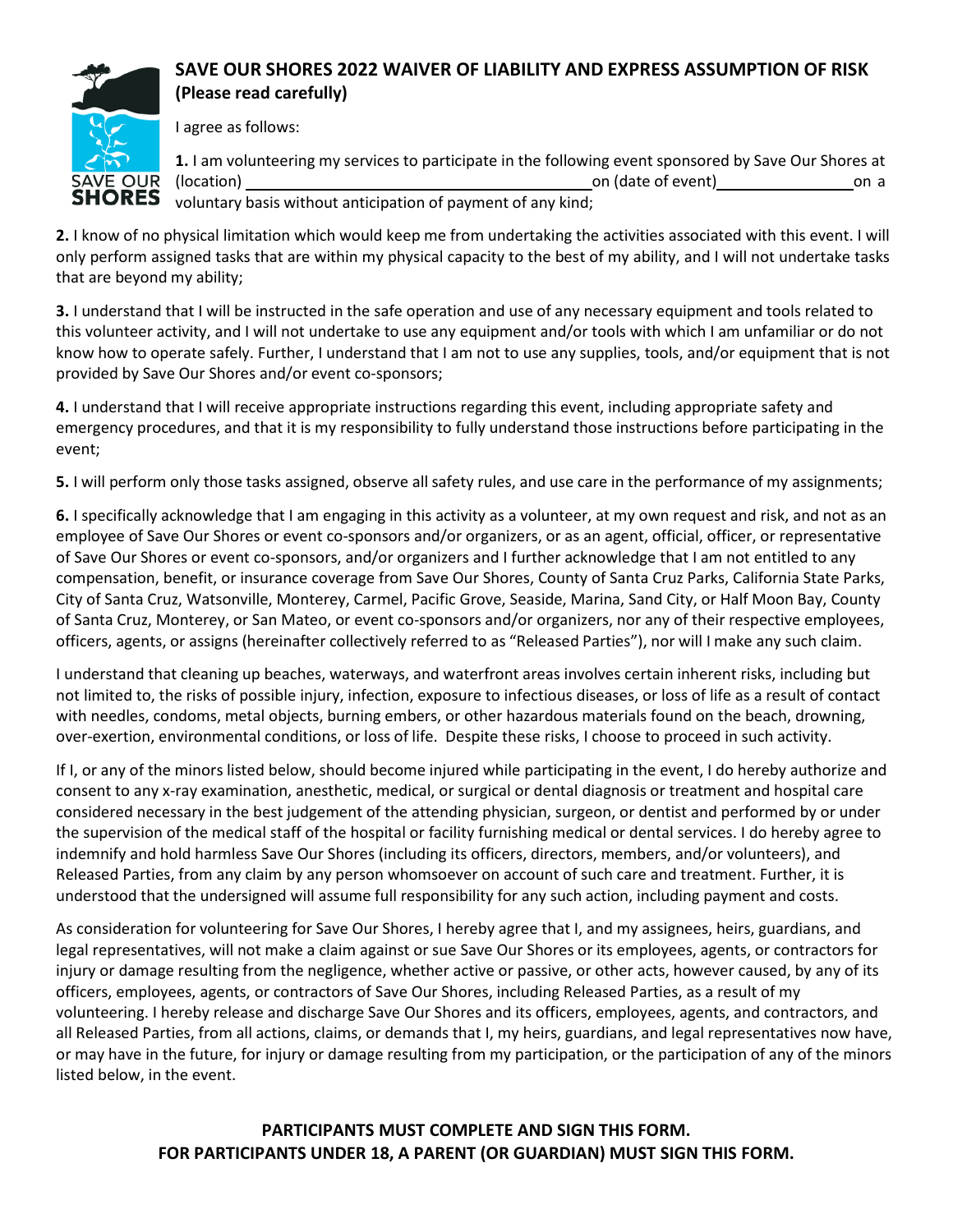### I agree to allow my image, or the image of my child or legal charge, to be used in published materials and websites **that promote the programs of Save Our Shores without compensation.**

#### **COVID-19 ASSUMPTION OF RISK**

The novel coronavirus, COVID-19, has been declared a worldwide pandemic by the World Health Organization. COVID-19 is reported to be extremely contagious. Evidence has shown that COVID-19 can cause serious and potentially life-threatening illness and even death.

Save Our Shores cannot prevent you from becoming exposed to, contracting, or spreading COVID-19 while participating in its events. It is not possible to prevent the presence of the disease. Therefore, if you choose to participate in any in-person event hosted by Save Our Shores, you may be exposing yourself to and/or increasing your risk of contracting or spreading COVID-19.

By participating in this event:

- 1) I am aware that I must follow the following safety and hygiene protocols that have been implemented by Save Our Shores:
	- a) Maintain a social distance of 6ft from others as much as possible.
	- b) Avoid touching surfaces, and don't touch your face.
	- c) Wash your hands as soon as possible with soap and warm water. Use hand sanitizer until it is possible to wash your hands with soap and water.
	- d) For beach, river, or inland cleanups:
		- i) Save Our Shores will provide reusable and/or disposable supplies, such as trash bags or buckets and gloves.
		- ii) Gloves should be worn at all times. If you use reusable gloves, remove and wash them immediately. To remove gloves safely, pull the glove off at your wrist and pull down toward your fingers to help turn the gloves inside out. Throw disposable gloves away immediately after use.
		- iii) Do not pick up Personal Protective Equipment unless you can do so safely with a grabber.
		- iv) Data may be collected using the Save Our Shores Marine Tally mobile application to prevent the exchange of materials between event facilitators and participants.
- 2) I attest that:
	- a. I am not experiencing any known symptoms of COVID-19 such as a fever, cough, or shortness of breath. If I develop these symptoms, I agree that I will not attend any in-person event hosted by Save Our Shores.
	- b. I do not believe that I have been exposed to a person with a confirmed or suspected case of COVID-19
	- c. I have not been diagnosed with COVID-19, or if I have tested positive for COVID-19 I have completed a 5 day quarantine and received a negative test result before attending this event

ASSUMPTION OF RISK: I have carefully read and understood the above warning concerning COVID-19. I hereby choose to accept the risk of contracting COVID-19 in order to participate in this event. These services are of such value to me that I accept the risk of being exposed to, contracting, and/or spreading COVID-19 in order to participate in this Save Our Shores event.

BY MY SIGNATURE BELOW, I CERTIFY THAT I HAVE CAREFULLY READ THIS AGREEMENT, AND ANY SUPPLEMENTAL DOCUMENTATION PROVIDED TO ME, AND FULLY UNDERSTAND IT'S CONTENTS. I AM AWARE THAT THIS IS A RELEASE OF LIABILITY, AND I SIGN IT OF MY OWN FREE WILL.

I CERTIFY THAT I AM THE PARENT OR LEGAL GUARDIAN FOR ALL MINORS LISTED BELOW, AND THAT THIS RELEASE, IT'S SIGNIFICANCE, AND THE ASSUMPTION OF RISK HAVE ALL BEEN EXPLAINED AND ARE UNDERSTOOD BY MYSELF AND/OR THE MINOR LISTED BELOW.